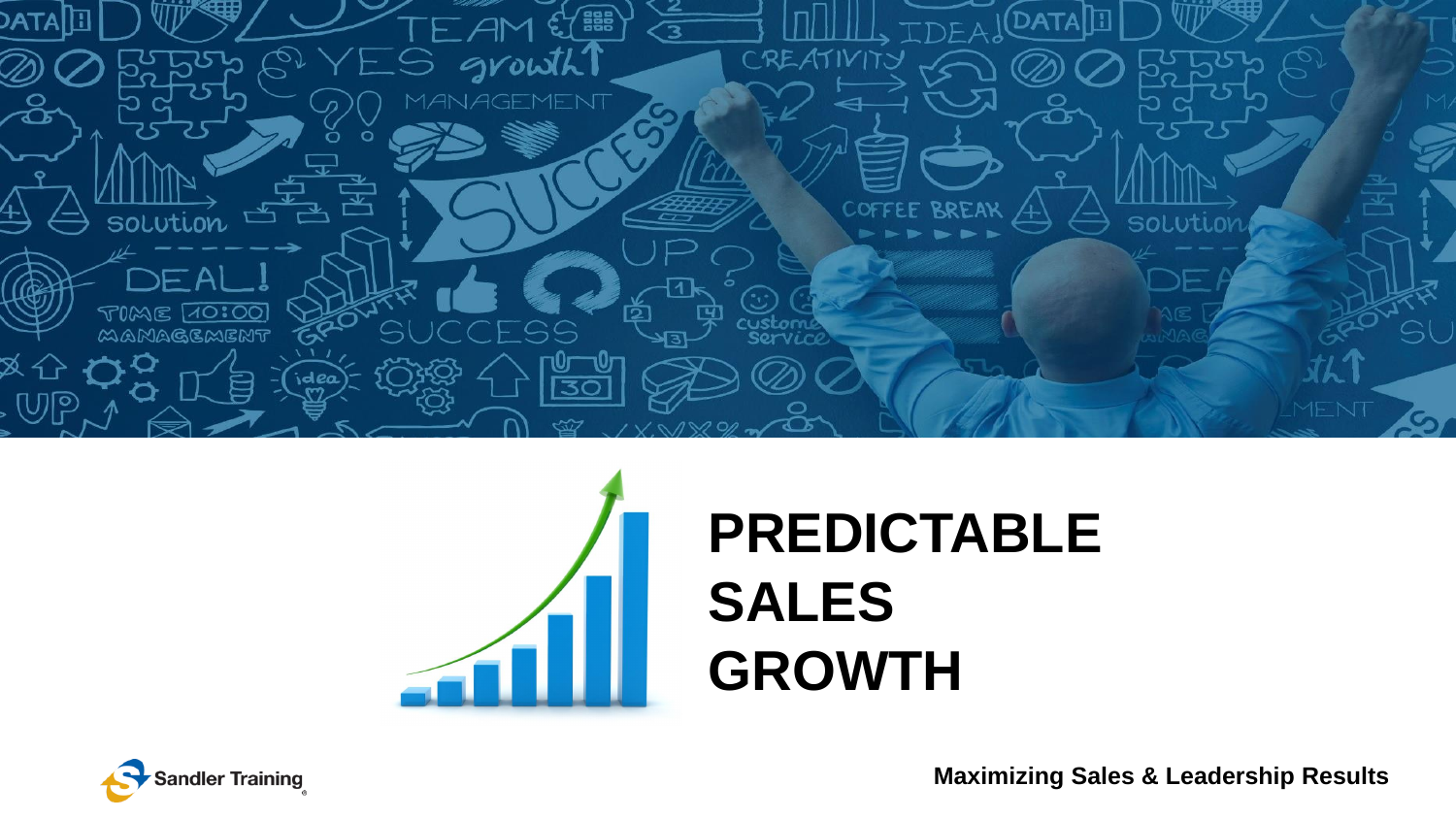### **Who would like their business to grow:**



By a show of hands

**10% this year**

**30% this year**

**50% this year**

**100% this year**

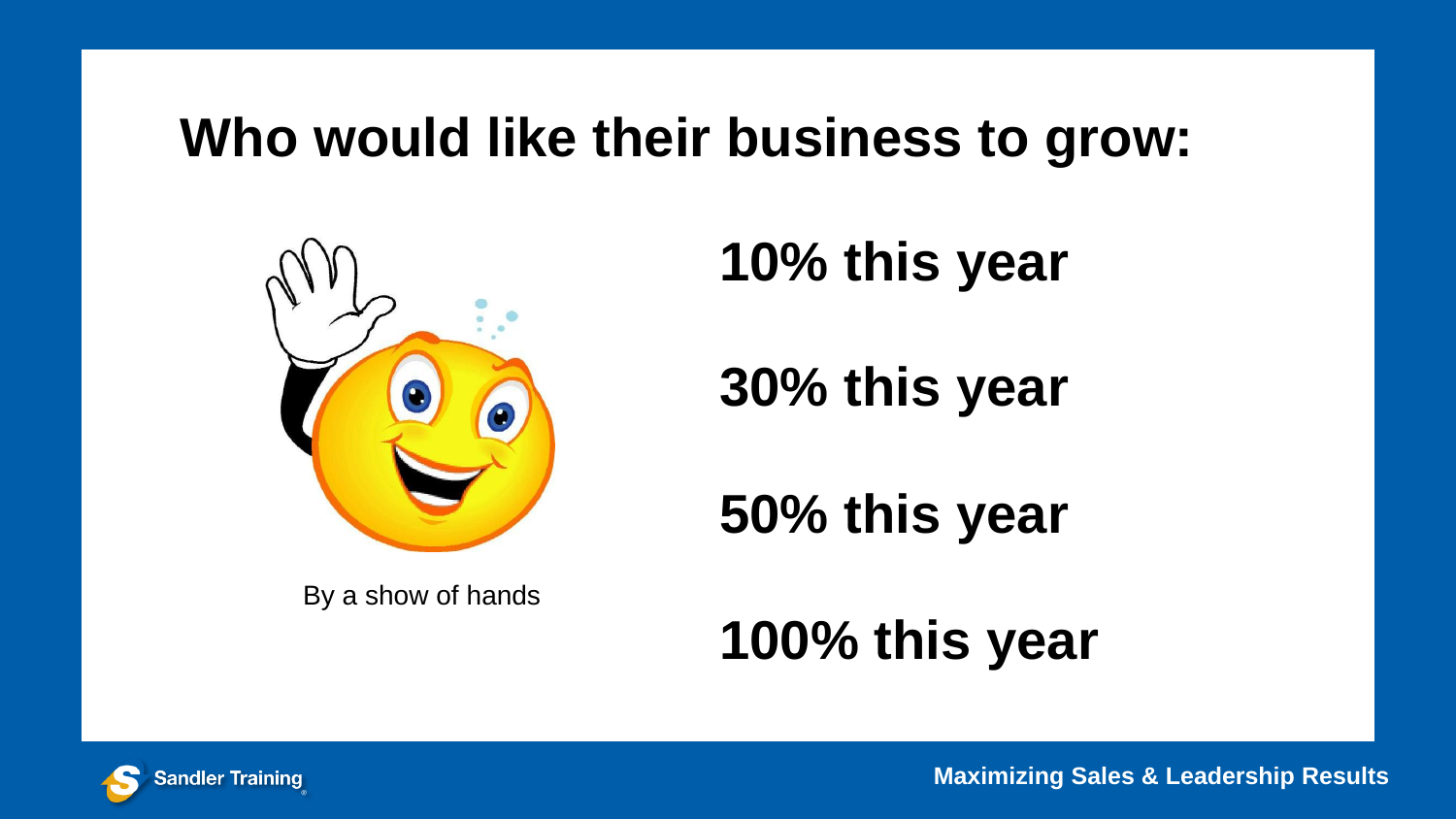## **4 KEY Requirements to driving**

# **Predictable Sales Growth**

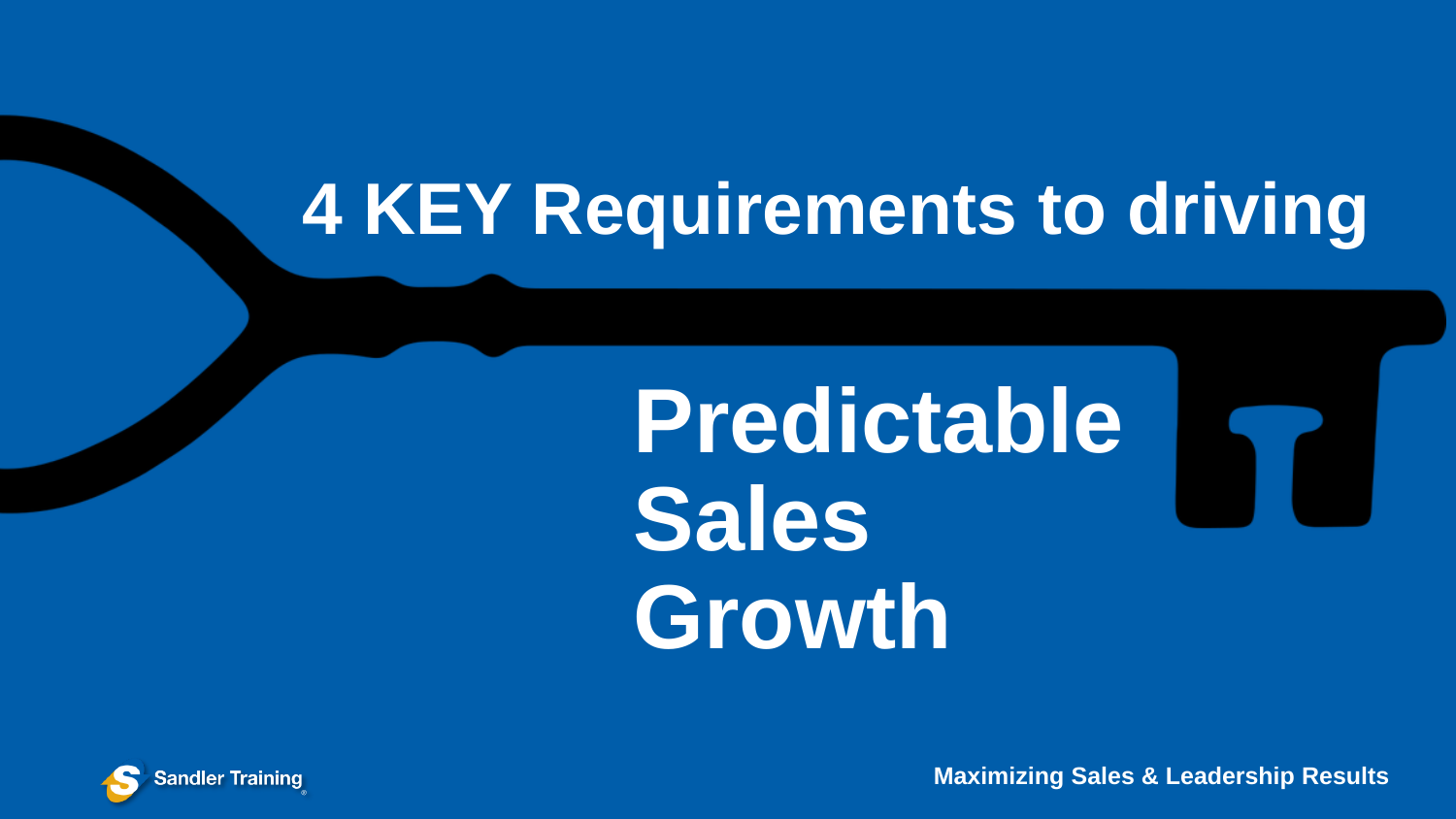### **Predictable Revenue Growth, starts with the:**





**Maximizing Sales & Leadership Results**

**1**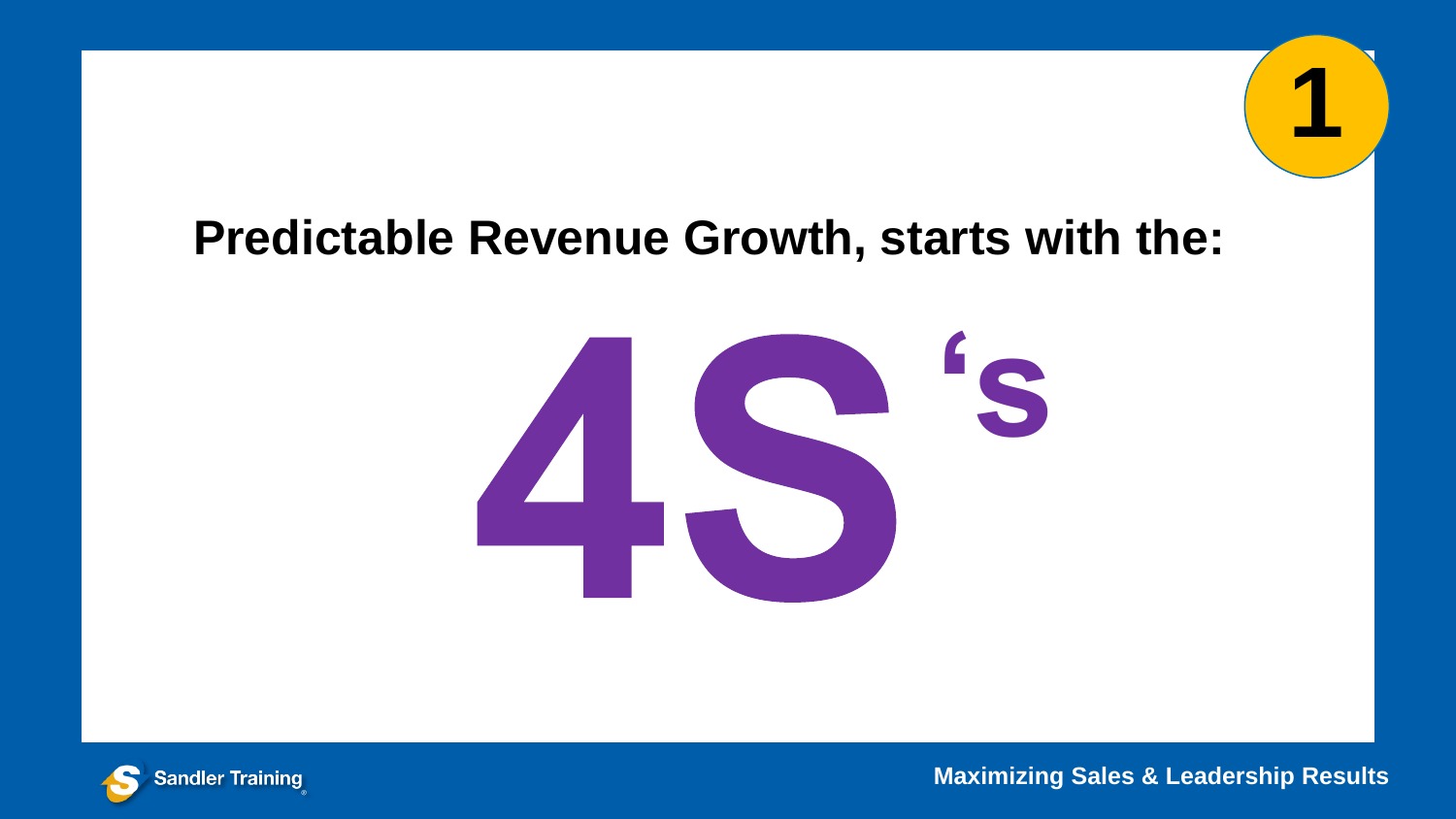# **4 S's – Strategy**

You have created your short term & *long-term STRATEGY*



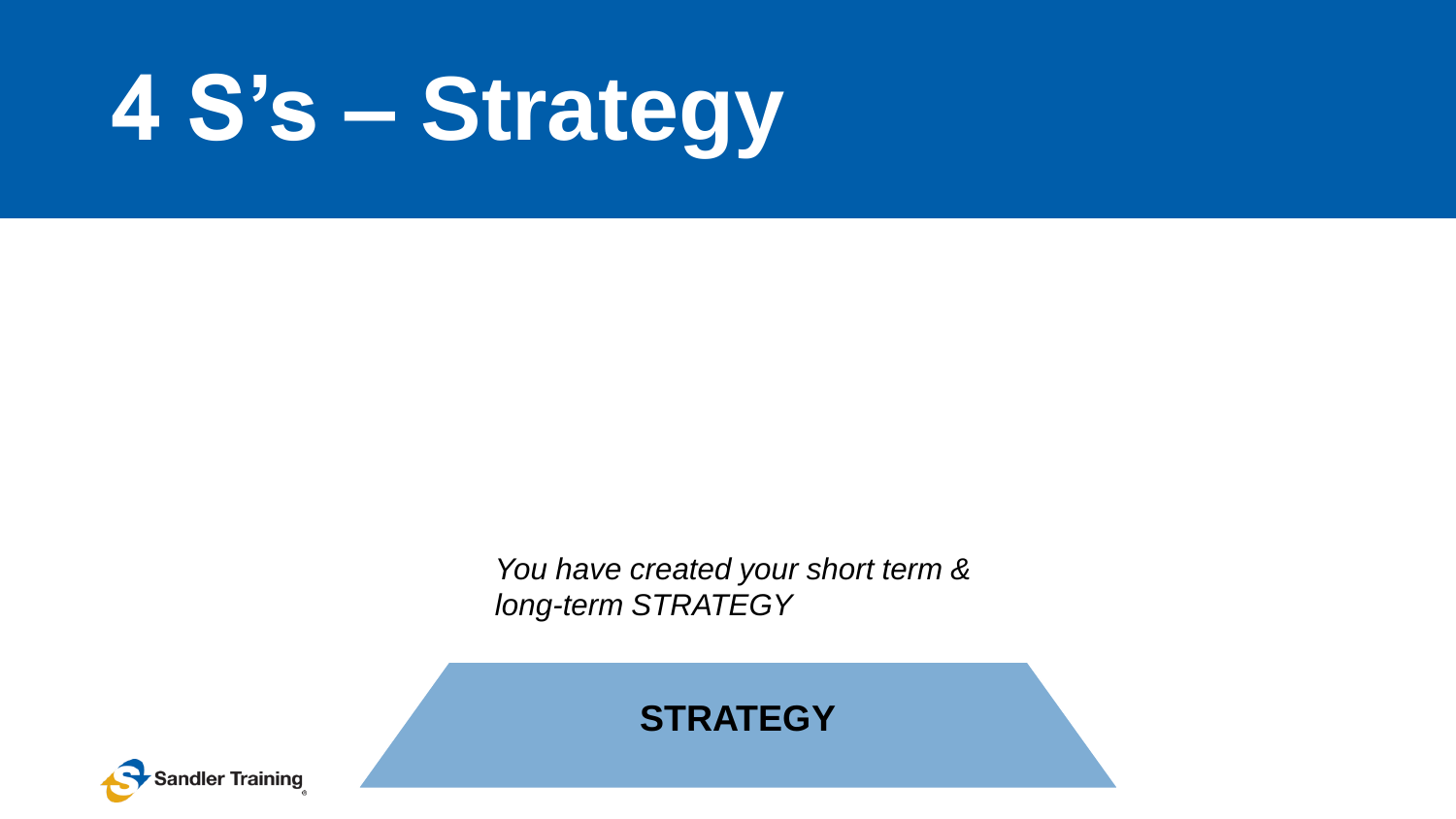# **4 S's -Structure**

STRUCTURE need to *Determine the required execute the STRATEGY*

#### **STRUCTURE**

**STRATEGY**

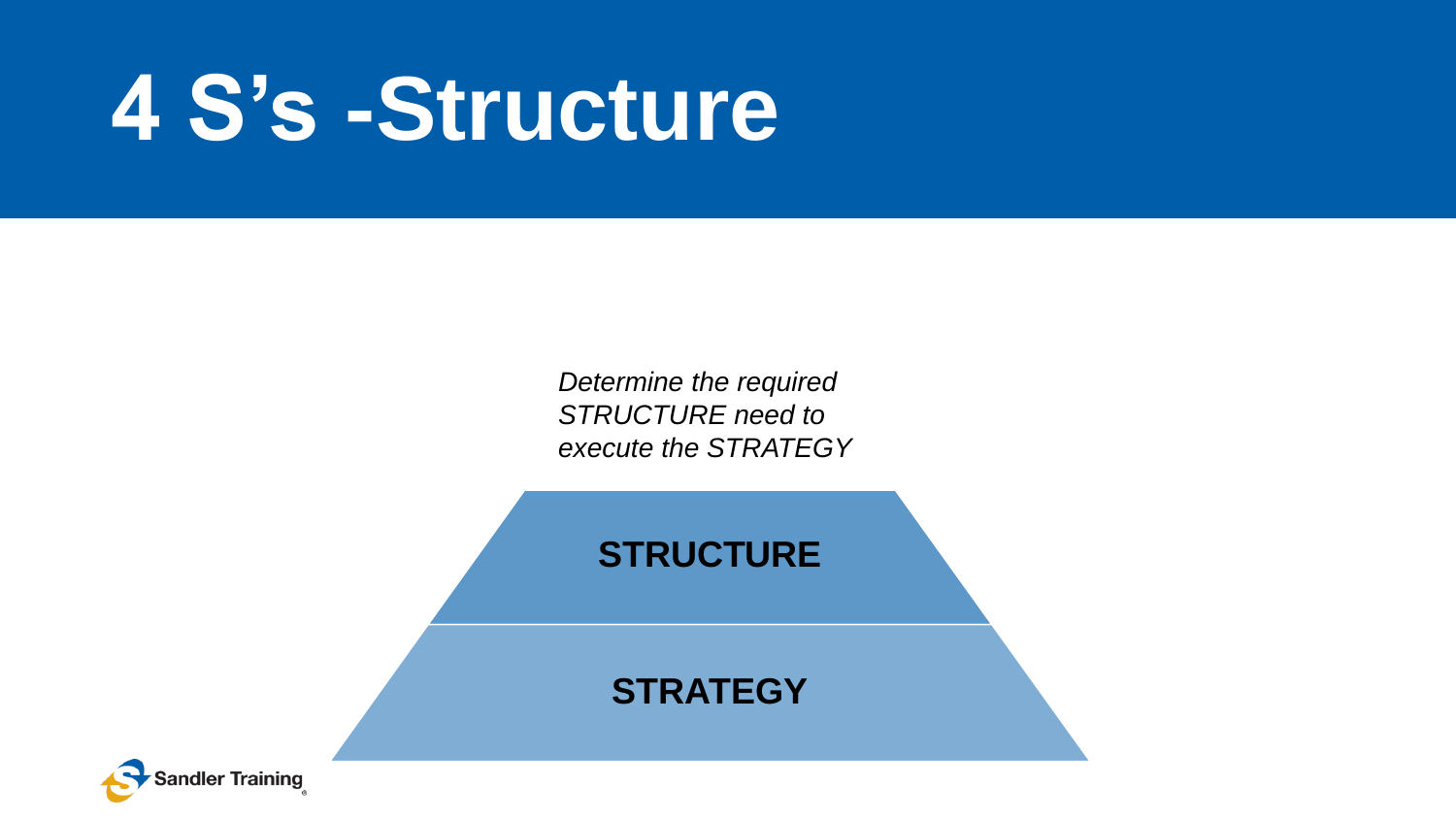# **4 S's -Skills**

and Competencies are identified for each **property** consider the Solor Team Structure *To maximize success: Skills, Behaviors, specific role in the Sales Team Structure* 



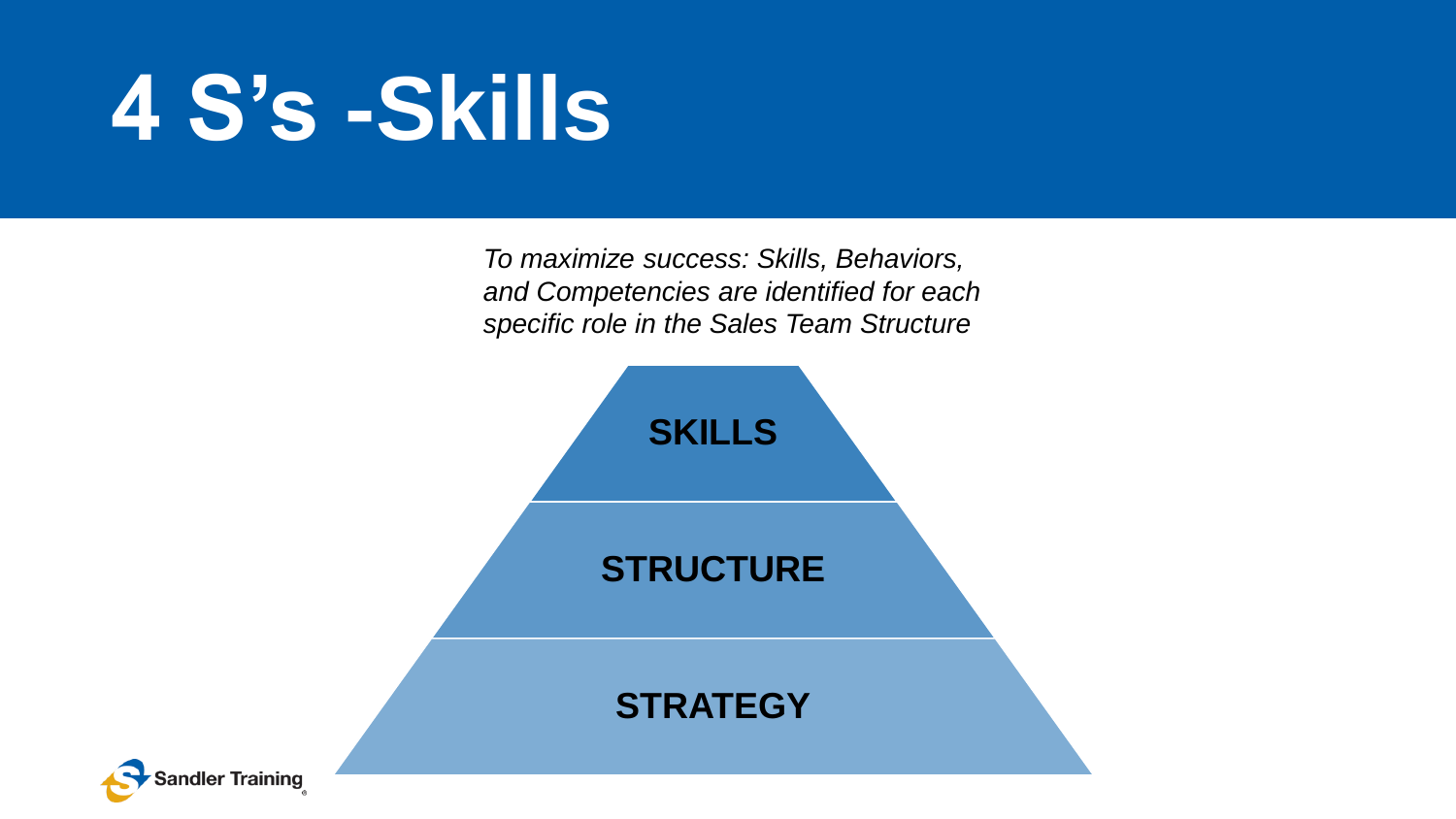# **4 S's - Staff**



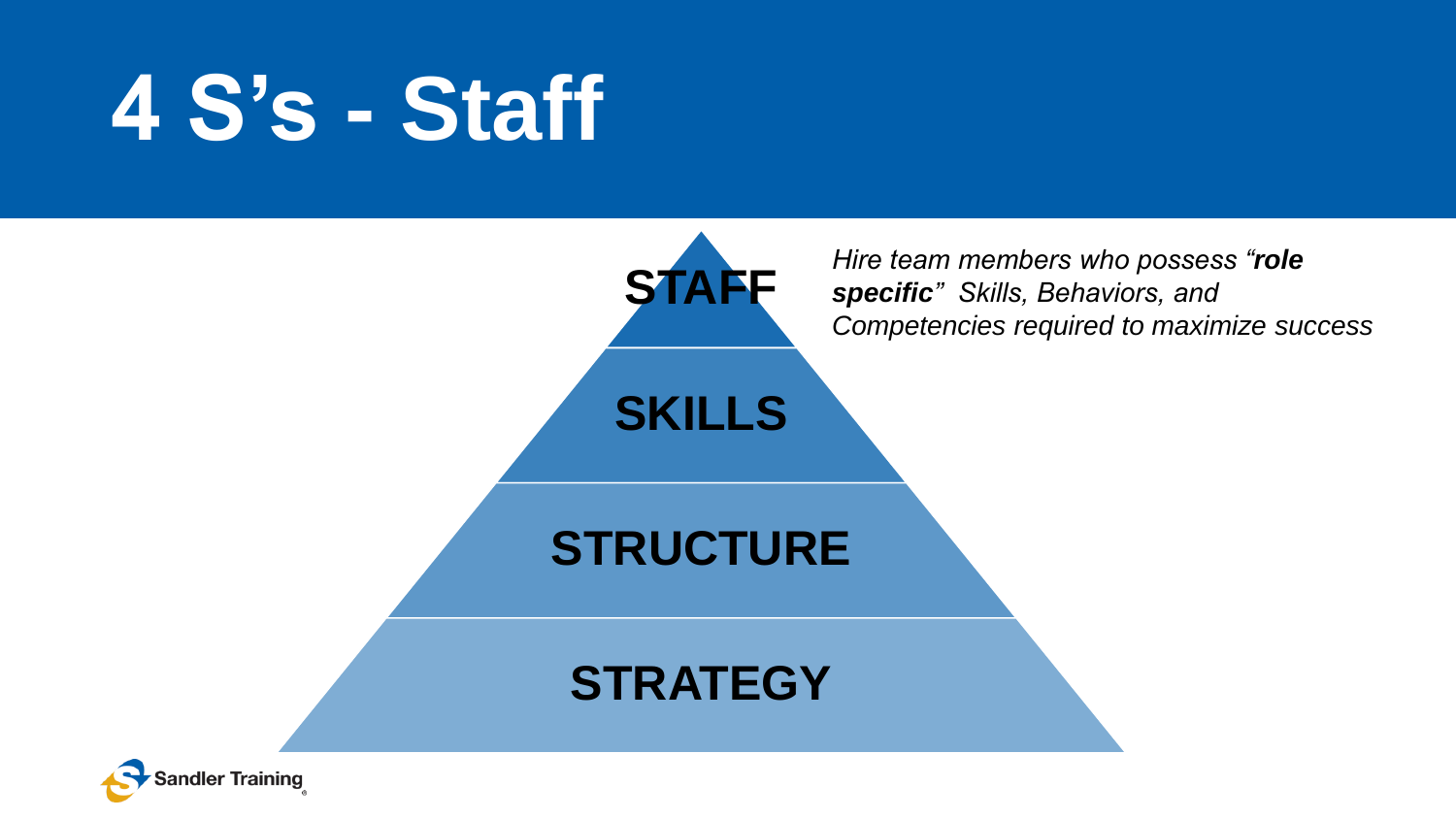### **If Your Plan to Hire, It's CRITICAL to…**

**Hire people who possess the correct competencies for the "ROLE"**





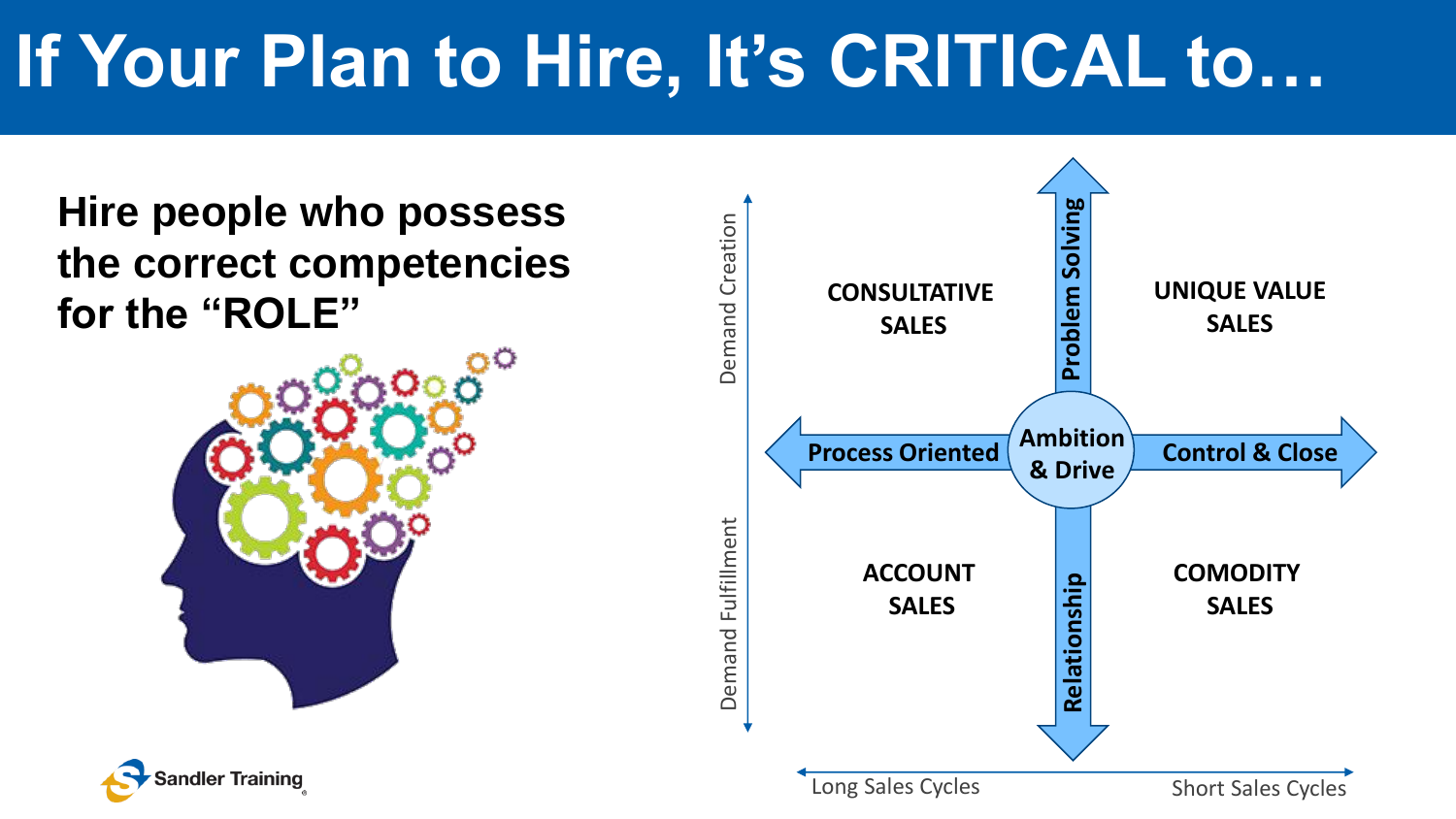

## **Salespeople Required Competencies**

#### **Inside Sales Rep**

- Question & Qualifying
- Control & Close
- **Takes Action**
- Ambition & Drive
- Positive Outlook
- Relationship Focus
- Resist Stalls & Objections



#### **Regional Sales Rep**

- **Prospecting**
- Questioning & Qualifying
- Ambition & Drive
- Accepts Responsibility
- Takes Action
- Problem Solving
- Process Orientation

#### **VP/ Director of Sales**

- Strategic Thinking
- **Executing for Results**
- Accountability
- Goal Setting
- Leadership effectiveness
- Coaching effectiveness
- Time management

**No Mind Reading Use a "Role Specific" cognitive assessment tool**

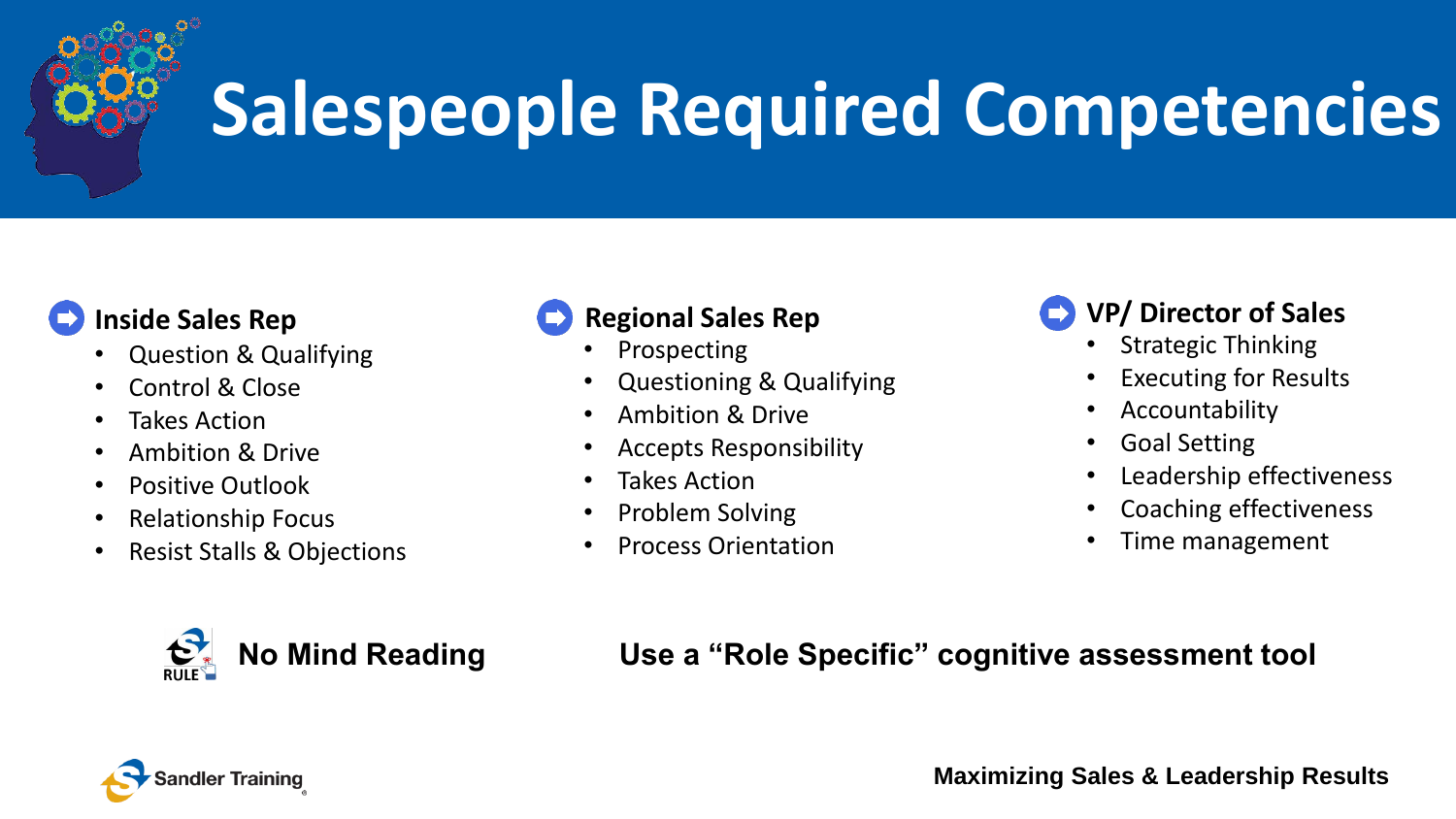## **Predictable Growth Requires**

### • **A Sales Playbook**

- Desired Culture
- Common Language
- Top 50 Targets
- Demand Gen & Thought Leadership
- Pre Sales & Post Sales KPI's
- Monthly Projections





**Maximizing Sales & Leadership Results**

**2**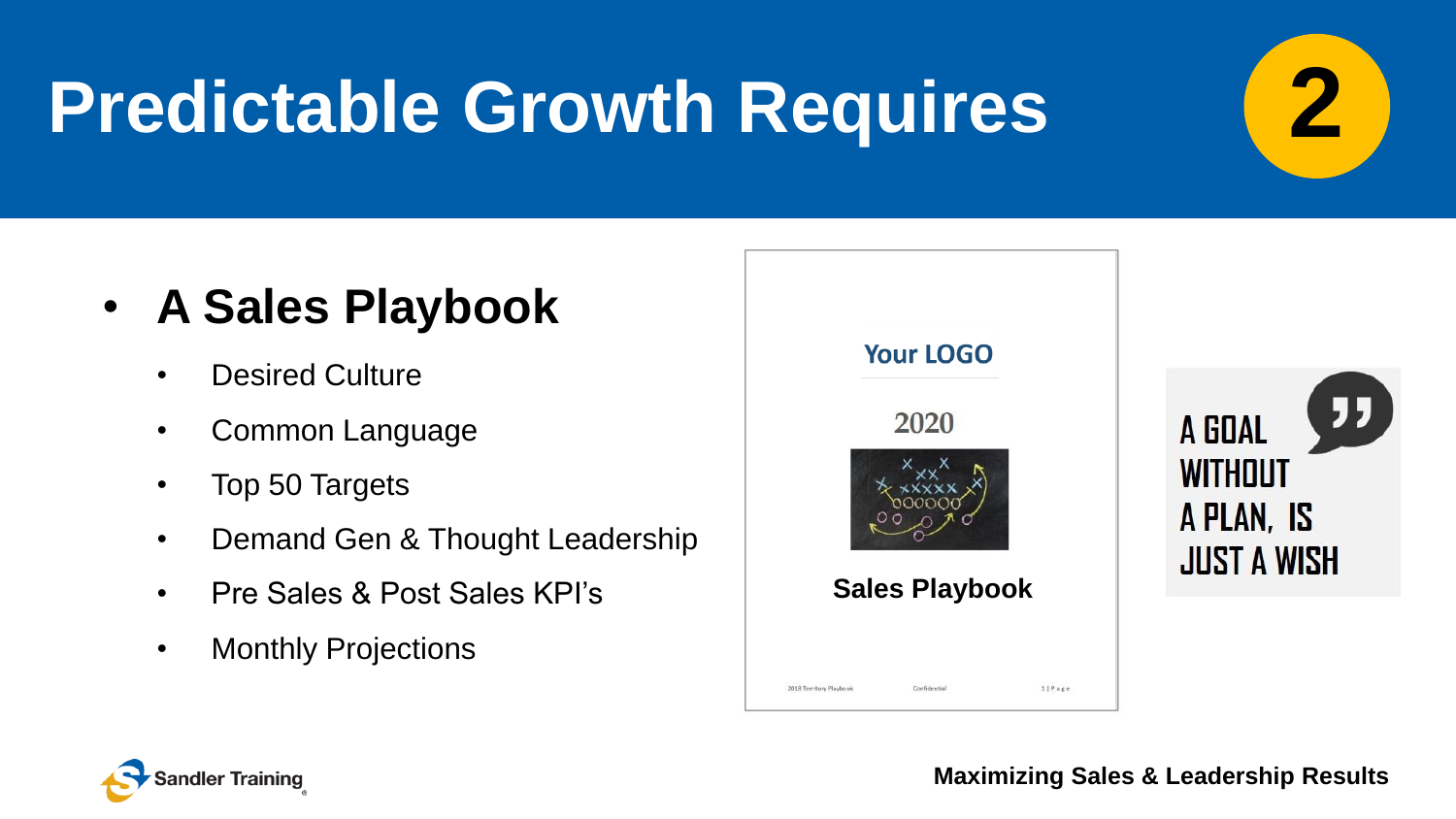### **What was the last large purchase you made?**



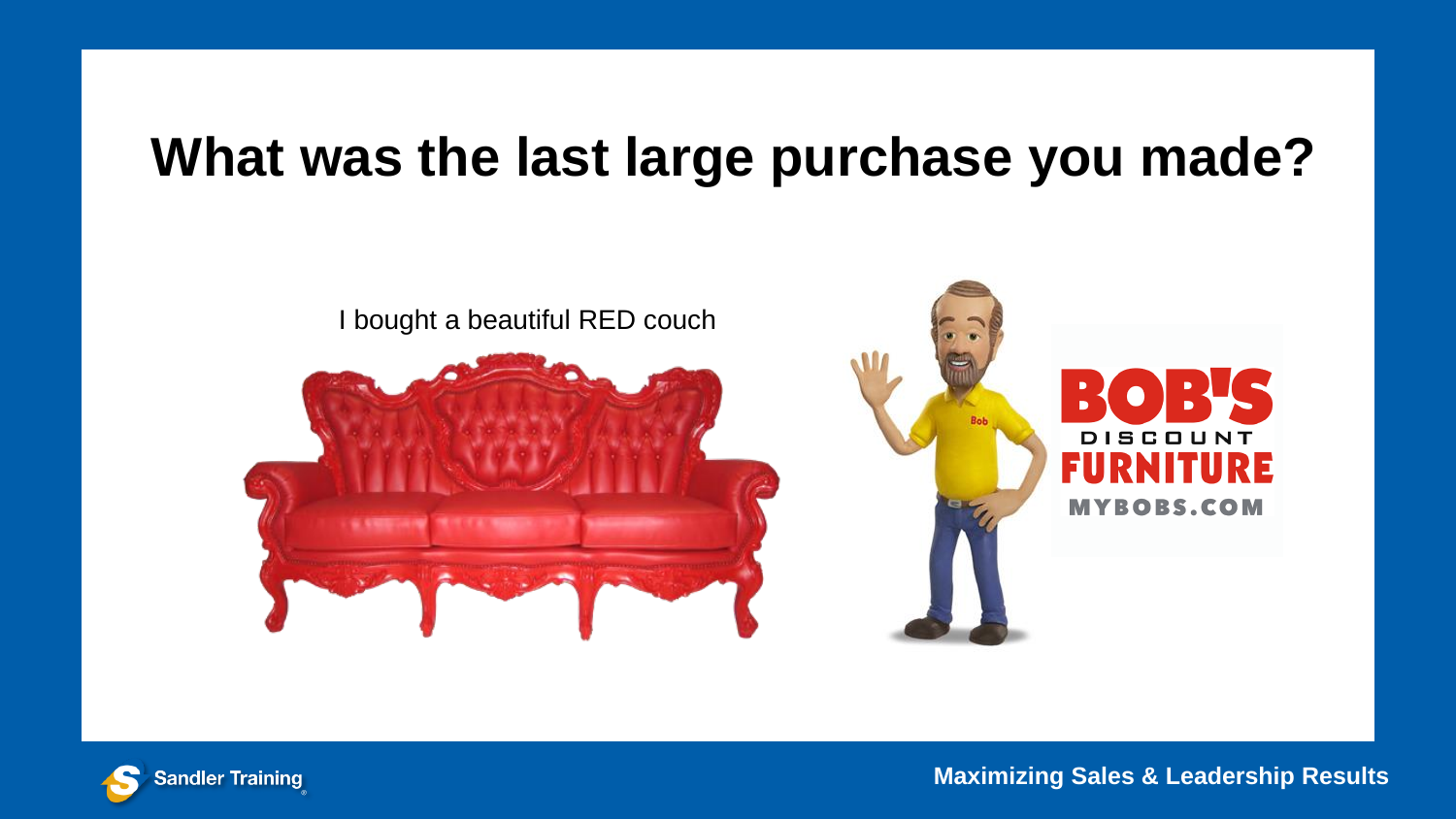### **The Buyer Seller Dance**

**Traditional Sales Person**

**Prospects** E

EAL



Post Sell





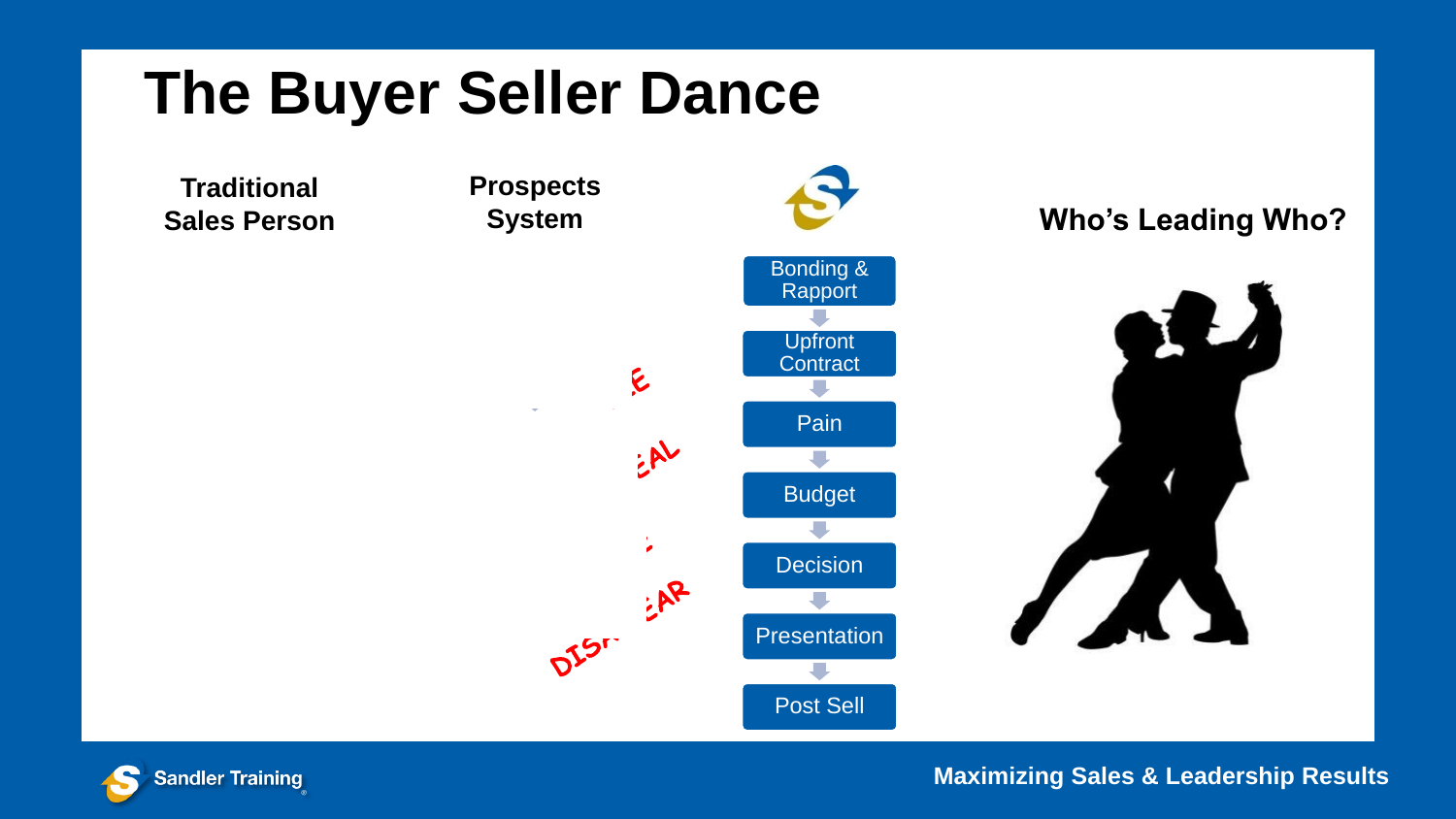## **Master A Selling System**





- Never ask for the order
	- You can't sell anyone anything…...they must discover they want it.
- Go for the NO........NO is OK  $RIIIF^{\sim}$

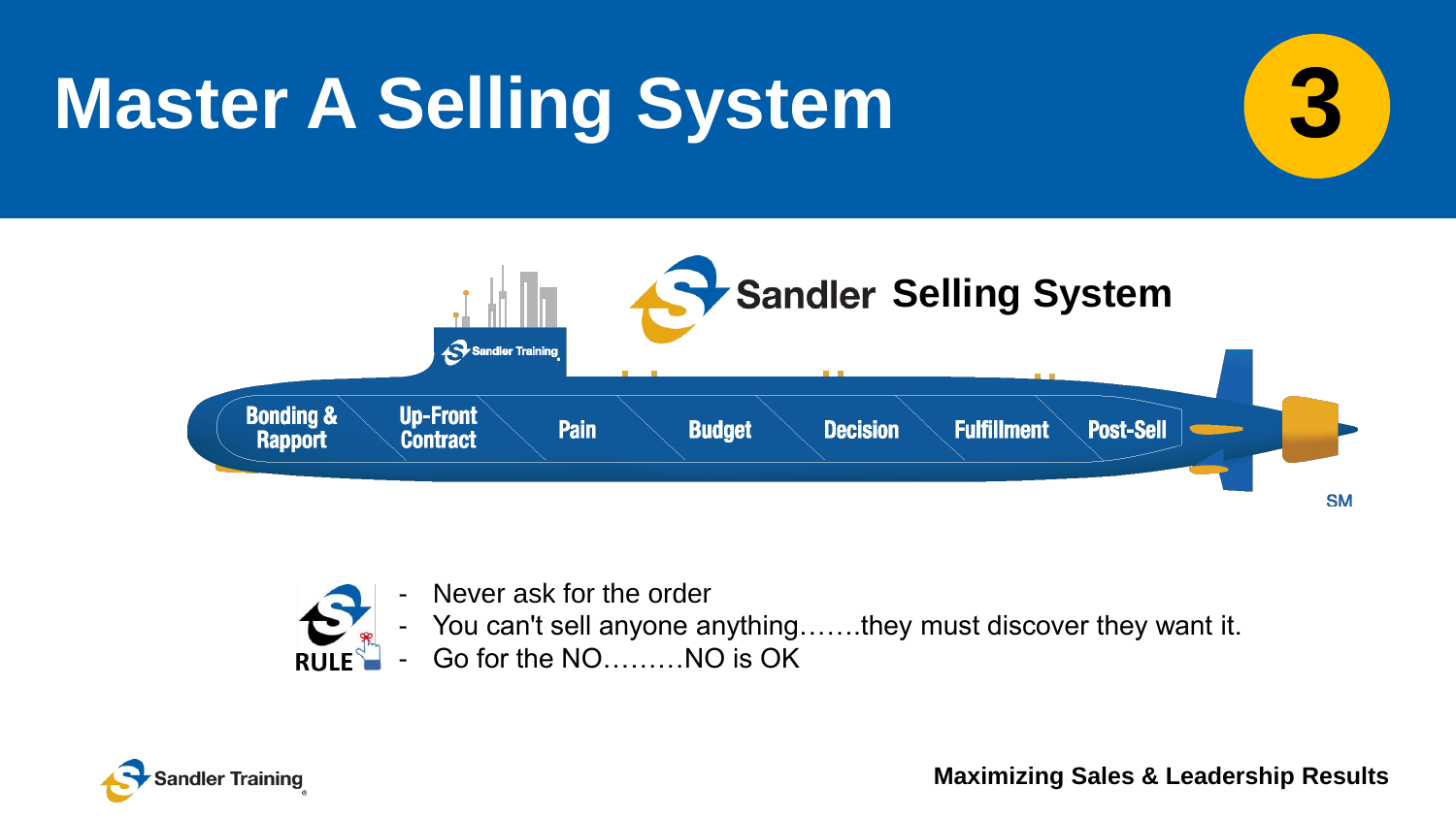### **Implement a Sales Process**

*The Prospect Journey*



**Maximizing Sales & Leadership Results**

**4**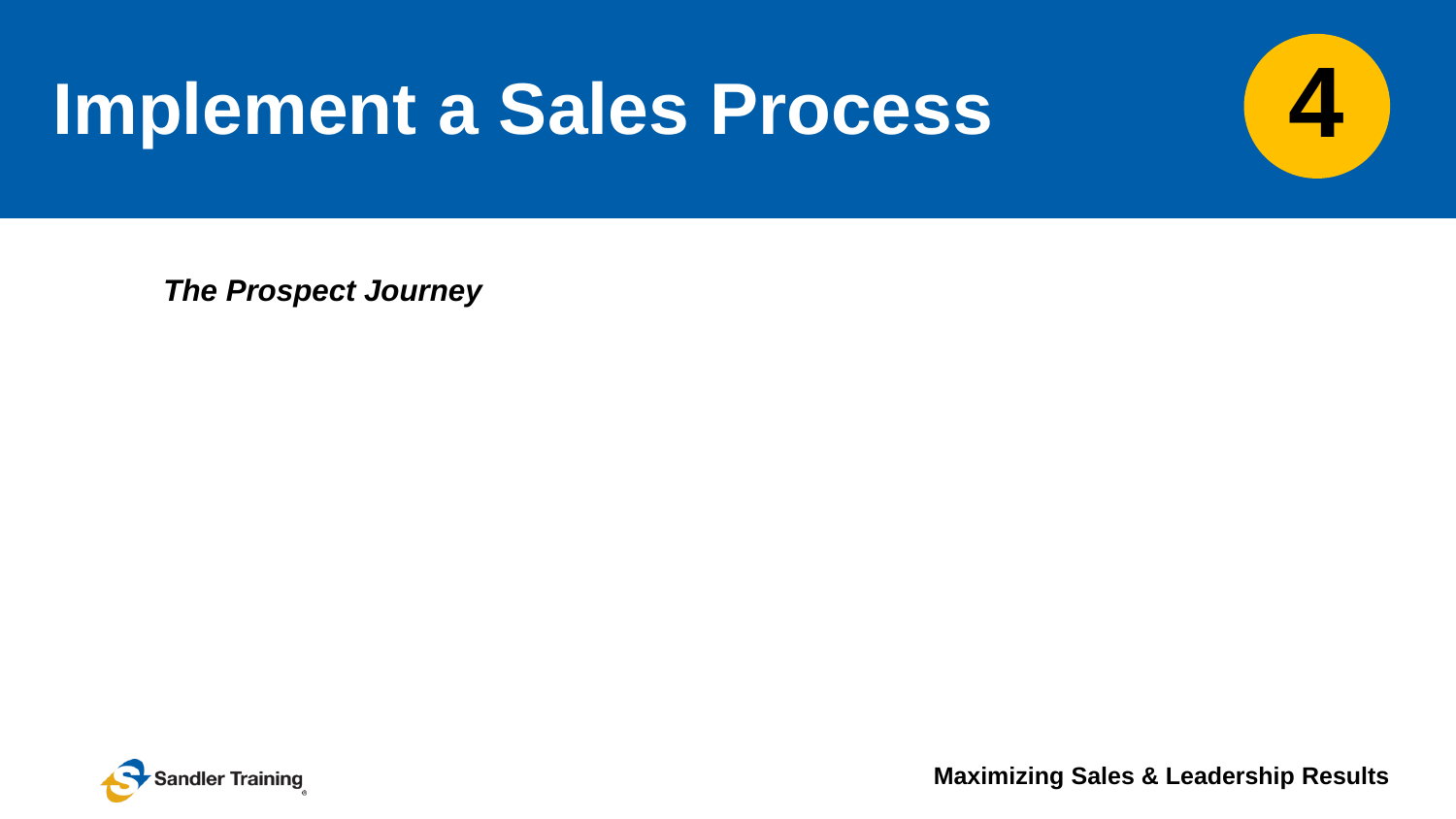# **Let's Recap…**



**Hire people who possess the required COMPETENCIES**





**Lead the Buyer Seller dance & MASTER a Selling System**



**Implement & OWN a strong Sales Process**

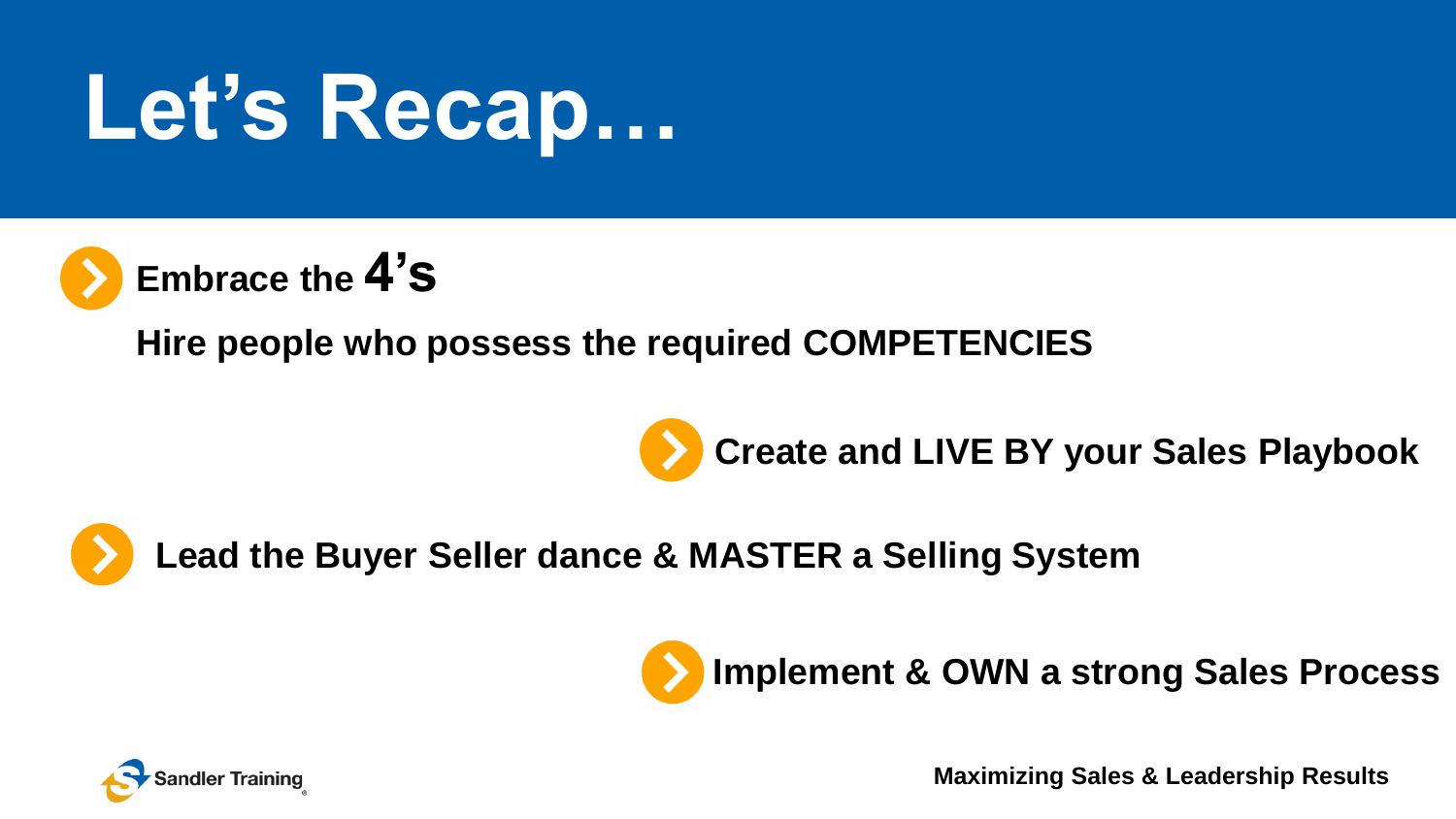

#### **Who do we serve:**

- Sales Professionals
- Professionals that need to sell
- Customer Care Teams
- Management Teams
- Senior Leadership Teams



**Our State-of-the-Art Training Center in Woburn, MA**

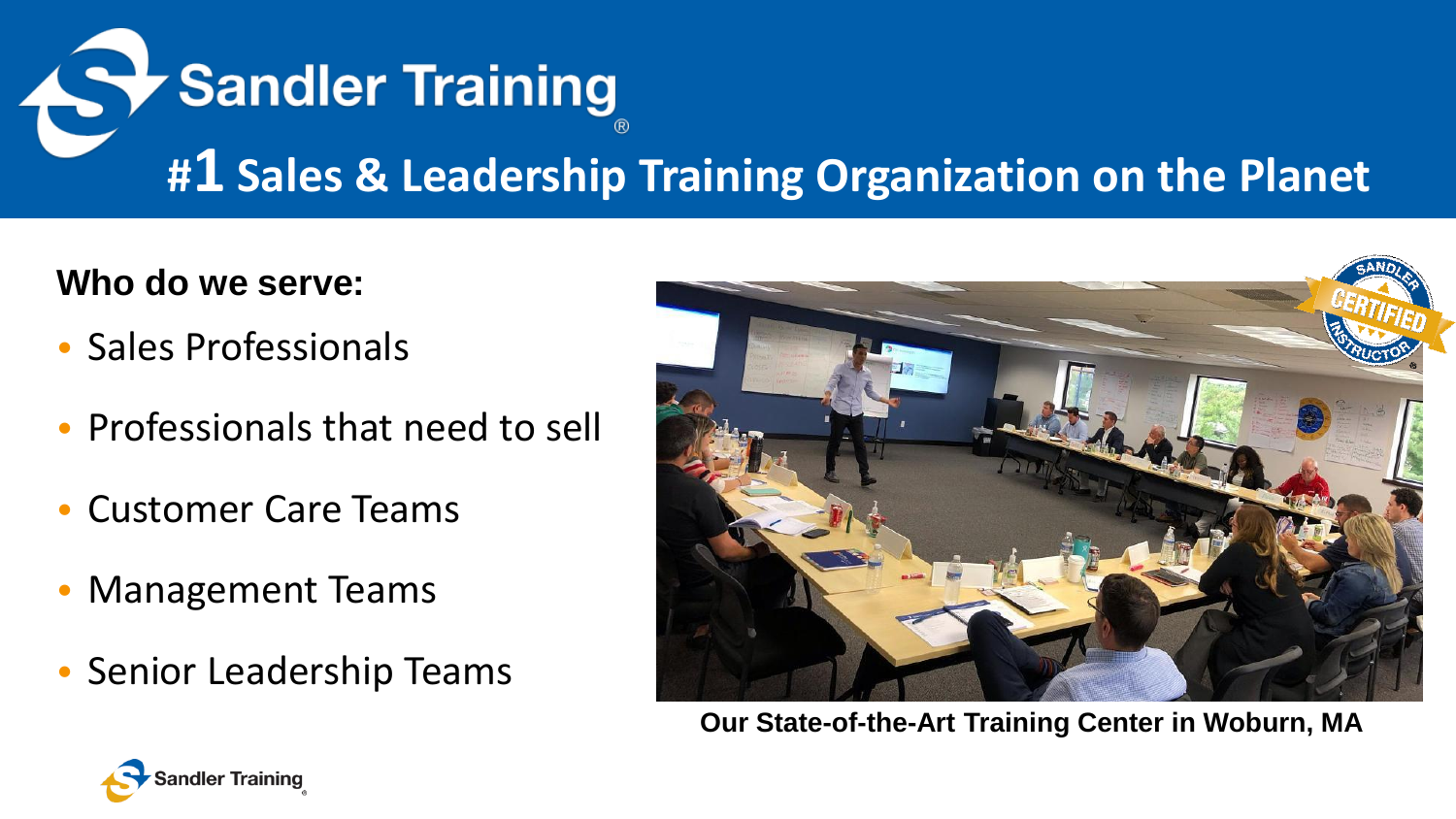

**You can't sell anything to anyone….. They must discover they want your product or service.**

**There is no such thing as a good try.** 

**You don't have to like prospecting; you just have to do it.** 

**Manage behaviors, not the numbers.**